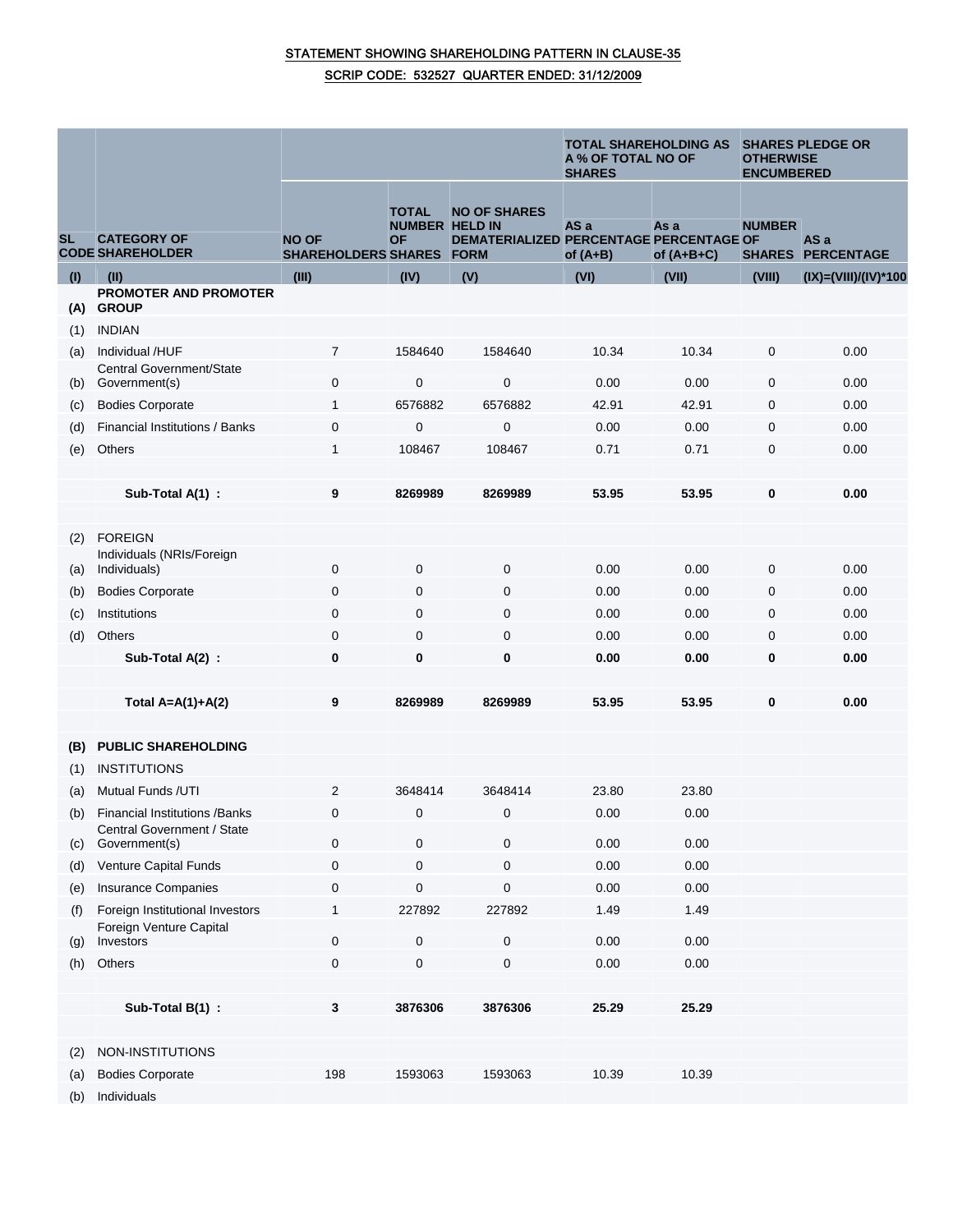|     | (i) Individuals holding nominal<br>share capital upto Rs.1 lakh             | 3268        | 1046548     | 1041400     | 6.83   | 6.83   |          |      |
|-----|-----------------------------------------------------------------------------|-------------|-------------|-------------|--------|--------|----------|------|
|     | (ii) Individuals holding nominal<br>share capital in excess of Rs.1<br>lakh | 20          | 512833      | 512833      | 3.35   | 3.35   |          |      |
| (c) | <b>Others</b>                                                               |             |             |             |        |        |          |      |
|     | <b>NON RESIDENT</b><br><b>INDIANS</b>                                       | 29          | 28354       | 28354       | 0.18   | 0.18   |          |      |
|     | <b>CLEARING</b><br><b>MEMBERS</b>                                           | 13          | 1447        | 1447        | 0.01   | 0.01   |          |      |
|     |                                                                             |             |             |             |        |        |          |      |
|     | Sub-Total B(2):                                                             | 3528        | 3182245     | 3177097     | 20.76  | 20.76  |          |      |
|     |                                                                             |             |             |             |        |        |          |      |
|     | Total $B=B(1)+B(2)$ :                                                       | 3531        | 7058551     | 7053403     | 46.05  | 46.05  |          |      |
|     |                                                                             |             |             |             |        |        |          |      |
|     | Total $(A+B)$ :                                                             | 3540        | 15328540    | 15323392    | 100.00 | 100.00 |          |      |
|     |                                                                             |             |             |             |        |        |          |      |
| (C) | Shares held by custodians,<br>against which                                 |             |             |             |        |        |          |      |
|     | Depository Receipts have been<br>issued                                     | $\mathbf 0$ | $\mathbf 0$ | $\mathbf 0$ | 0.00   | 0.00   |          |      |
|     |                                                                             |             |             |             |        |        |          |      |
|     | <b>GRAND TOTAL (A+B+C):</b>                                                 | 3540        | 15328540    | 15323392    | 100.00 | 100.00 | $\bf{0}$ | 0.00 |
|     |                                                                             |             |             |             |        |        |          |      |

### STATEMENT SHOWING SHAREHOLDING OF PERSONS BELONGING TO "PROMOTER GROUP"

| <b>SLNO</b> | <b>NAME OF THE SHAREHOLDER</b>         | <b>TOTAL SHARES HELD</b> |                                        | <b>SHARES PLEDGED OR OTHERWISE ENCUMBERED</b> |                           |                                 |  |
|-------------|----------------------------------------|--------------------------|----------------------------------------|-----------------------------------------------|---------------------------|---------------------------------|--|
|             |                                        |                          |                                        |                                               |                           |                                 |  |
|             |                                        | <b>TOTAL SHARES</b>      | AS a % OF GRAND<br>TOTAL $(A)+(B)+(C)$ | <b>PLEDGE</b><br><b>SHARES</b>                | AS a<br><b>PERCENTAGE</b> | AS a % OF<br><b>GRAND TOTAL</b> |  |
| (1)         | (II)                                   | (III)                    | (IV)                                   | (V)                                           | $(VI) = (V)/(III)^*100$   | (VII)                           |  |
|             |                                        |                          |                                        |                                               |                           |                                 |  |
| 1           | RIDDHI PORTFOLIO PRIVATE<br><b>LTD</b> | 6576882                  | 42.91                                  | $\Omega$                                      | 0.00                      | 0.00                            |  |
| 2           | MAHABIR PRASAD JAI AN                  | 451000                   | 2.94                                   | $\Omega$                                      | 0.00                      | 0.00                            |  |
| 3           | RASHMI JALAN                           | 418750                   | 2.73                                   | $\Omega$                                      | 0.00                      | 0.00                            |  |
| 4           | <b>NARESH JALAN</b>                    | 285750                   | 1.86                                   | $\Omega$                                      | 0.00                      | 0.00                            |  |
| 5           | <b>NARESH JALAN</b>                    | 268750                   | 1.75                                   | $\Omega$                                      | 0.00                      | 0.00                            |  |
| 6           | <b>MAHABIR PRASAD JALAN</b>            | 120000                   | 0.78                                   | $\Omega$                                      | 0.00                      | 0.00                            |  |
|             | <b>MAHABIR PRASAD JAI AN</b>           | 108467                   | 0.71                                   | $\Omega$                                      | 0.00                      | 0.00                            |  |
| 8           | PAWAN KUMAR KEDIA                      | 35250                    | 0.23                                   | $\Omega$                                      | 0.00                      | 0.00                            |  |
| 9           | PAWAN KUMAR KEDIA                      | 5140                     | 0.03                                   | $\mathbf 0$                                   | 0.00                      | 0.00                            |  |
|             |                                        |                          |                                        |                                               |                           |                                 |  |
|             | TOTAL:                                 | 8269989                  | 53.95                                  | $\bf{0}$                                      | 0.00                      | 0.00                            |  |